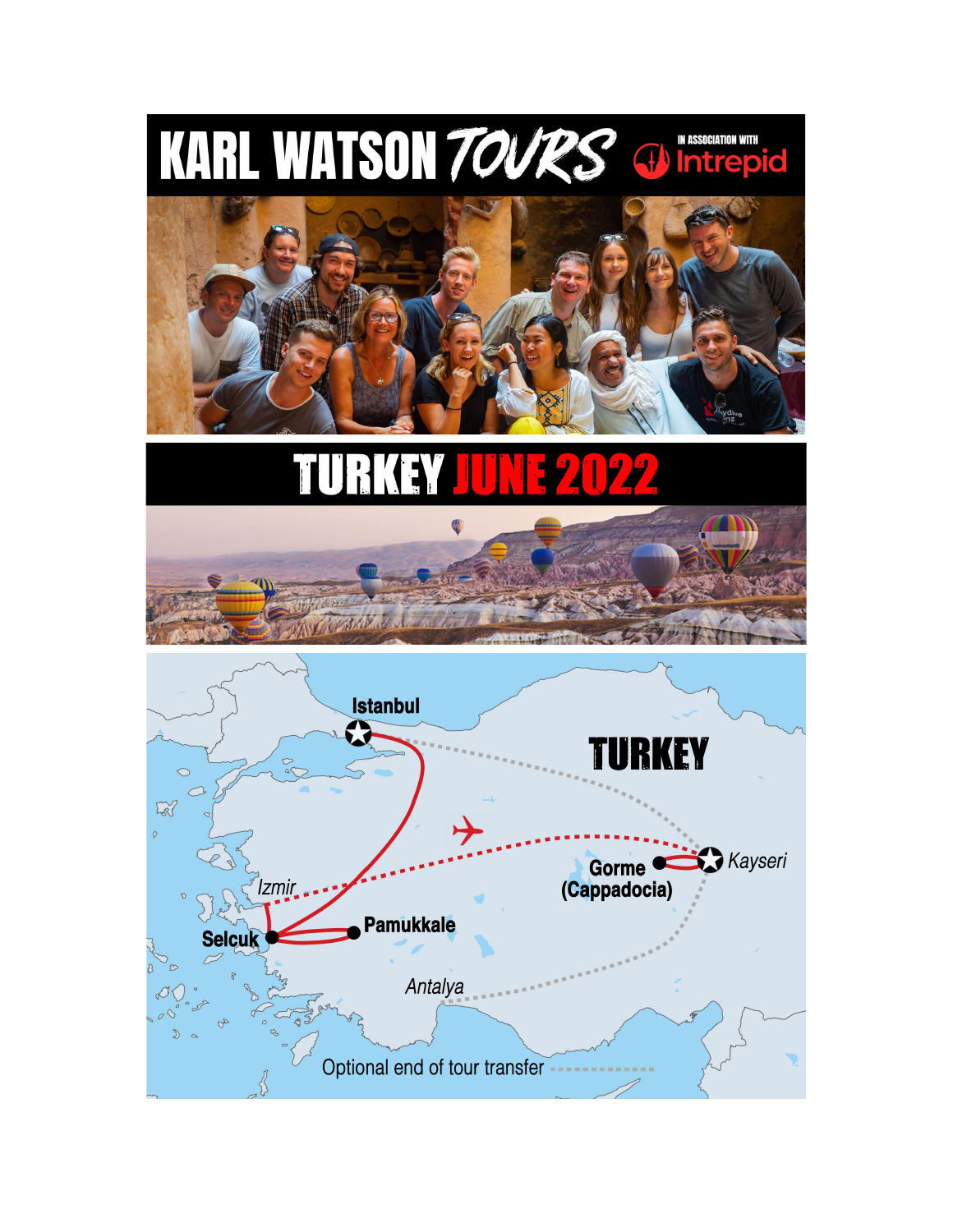### **Day 1 / Date: 06 th June 2022 Istanbul**

#### **Meals included:** Welcome dinner

Welcome to Turkey! Your adventure kicks off in Istanbul – the continent-straddling metropolis that the Greeks, Romans, Byzantines, and Ottomans have all called home. There's a welcome meeting planned at 1 pm, where you'll meet your group leader and fellow travellers. Afterwards, maybe get out and explore the frenetic streets of Turkey's crown-jewel metropolis. Your group leader will take you on a walking tour of the nearby neighbourhoods so you can get your bearings on what's around. Later on, gather together your new pals and seek out some Turkish cuisine in a street-side cafe.

### **Arrival Transfer**

● Not Included

### **Included Activities**

● Istanbul – Leader-led walking tour

#### **Optional Activities**

- Istanbul Hagia Sophia FREE
- Istanbul Basilica Cistern TRY30
- Istanbul Topkapi Palace (Excluding Harem) TRY72

#### **Accommodation**

The Haze Hotel or similar

### **Day 2 / Date: 07 th June 2022 Selcuk**

### **Meals included:** Breakfast

Depart Istanbul this morning with your private transport to Selcuk (approximately 4 hours), where you'll spend the next few nights. Selcuk will be your base for exploring the nearby ruins of Ephesus tomorrow. In town, on the slopes of Ayasoluk Hill lie several historical buildings – you'll see the Isa Bey Mosque, a beautiful example of 14th-century Seljuk Turkish architecture, and the imposing Byzantine citadel of the Grand Fortress. Just below the fortress are the ruins of the Basilica of St John, built by Justinian I in the sixth century.

A short distance out of Selcuk is one of the ancient world's Seven Wonders – the Temple of Artemis – although, sadly, only a single column (of 127 originally) remains. It was destroyed in AD401, after being successively damaged by floods, a Greek arsonist seeking notoriety, and the Goths. You'll arrive in Selcuk with enough time to check in to the guesthouse and then take a leader-led orientation walk around town.

### **Included Activities**

Selcuk – Leader-led orientation walk



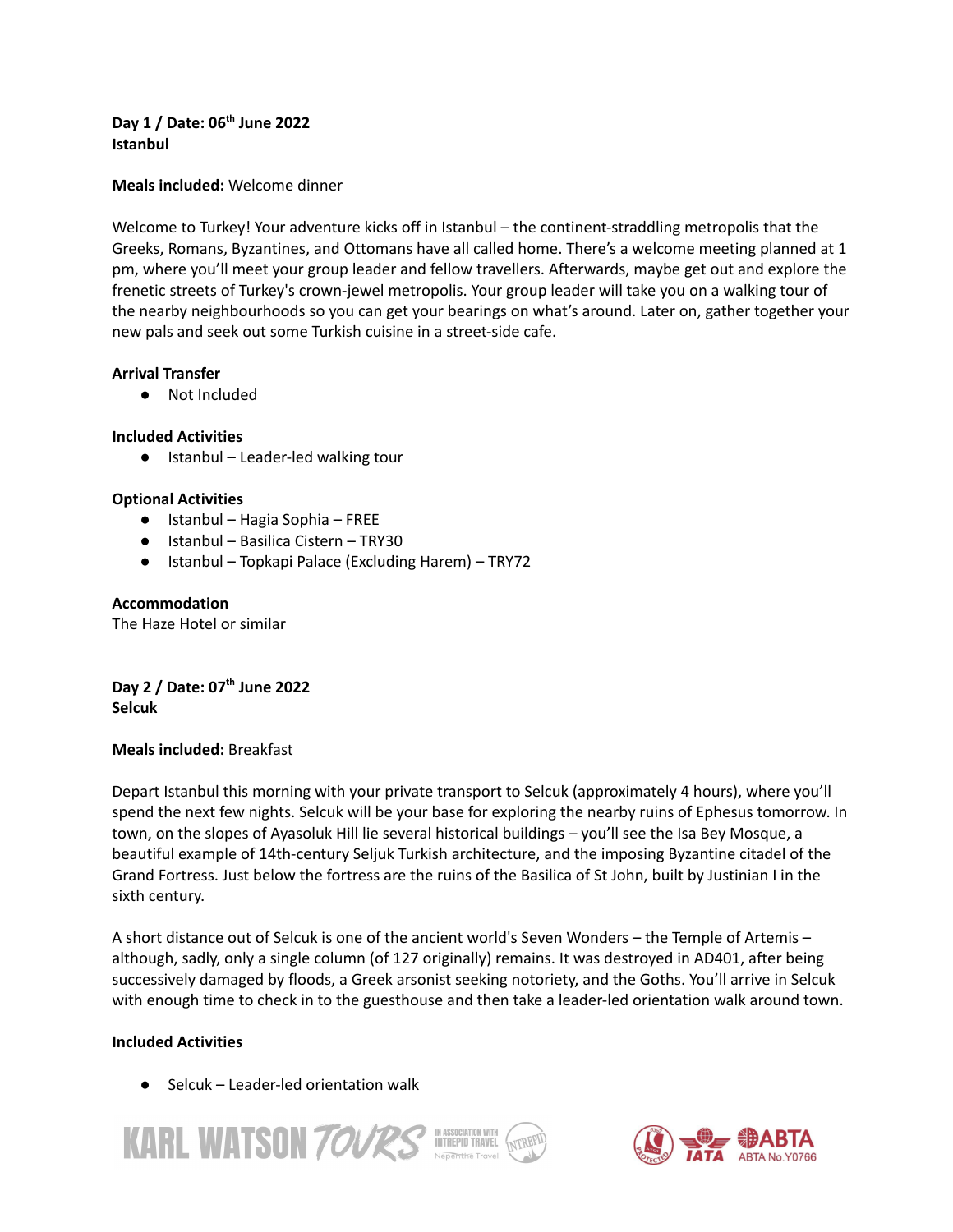**Accommodation** Kalehan Hotel or similar

### **Day 3 / Date: 08 th June 2022 Selcuk**

### **Meals included:** Breakfast, Lunch

This morning visit the ruins of the ancient city of Ephesus – one of the best-preserved Greco-Roman classical cities in the world. Once the capital city of Roman Asia Minor, the city has a fascinating history, which really comes alive with a local guide to enhance your experience. Considering their age, the ruins are in incredible shape, and it's not difficult to imagine them in their full glory over 2000 years ago, equipped with running water, public toilets, a medical institute, a brothel and Roman baths. The theatre is well preserved and regularly hosts concerts, but it's perhaps the magnificent library that is the most striking. Later you will stop for lunch at a family-run restaurant, where you'll feast on gozleme made fresh before your eyes.

This afternoon, drive out to the nearby picturesque village of Sirince and taste some locally produced fruit wines. This authentic Greek Ottoman village seems to have been overlooked by modern development and the unique local architecture nestled in the hills make for a photographer's dream.

#### **Included Activities**

- Ephesus
- Selcuk Gozleme making demonstration and lunch
- Selcuk Sultankoy Village Carpet Weaving

**Accommodation** Kalehan Hotel or similar

**Day 4 / Date: 09 th June 2022 Pamukkale - Selcuk**

### **Meals included:** Breakfast

Today you will have a day trip further inland through mountainous landscapes brings you to one of Turkey's most photographed sites – Pamukkale – which literally translates to 'cotton castle'. Here, natural hot springs with a high calcium content cascade over the edge of the cliffs, leaving the earth bright white; hence the 'cotton'. Though you won't be able to bathe in these travertines, you can wade through them, and these pools are said to have many healing properties. Take some time to visit the nearby ancient city of Hierapolis and have a dip in what used to be Cleopatra's old pool. You can also check out the other ruins of the city – Hierapolis is known for its abundance of temples and religious structures, vast necropolis, amphitheatre and strange tombs. Return to Selcuk for the night.

#### **Included Activities**

● Pamukkale – Hierapolis & Travertines



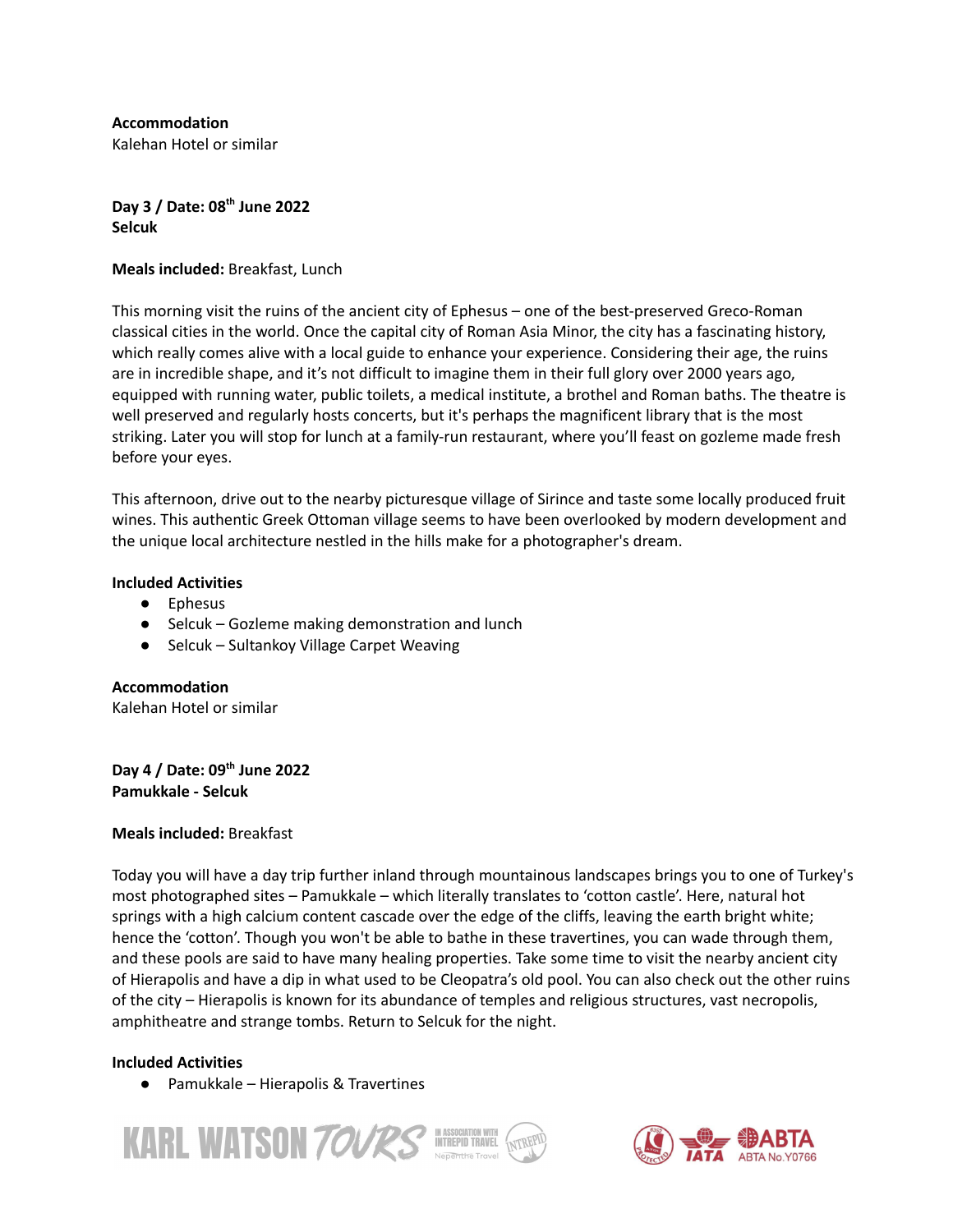**Accommodation** Kalehan Hotel or similar

**Day 5 / Date: 10 th June 2022 Goreme**

#### **Meals included:** Breakfast

Today you will have a transfer to Izmir for your flight to Kayseri. Upon arrival you will be transferred to your hotel in the Cappadocia region. The town of Goreme lies in a fantastic region of cones, needles and columns, fashioned by nature from the soft volcanic tuff rock. It's honeycombed with caves scooped out to make churches and dwellings that are known as fairy chimneys and castles. In times of peace, the people in this region lived on the land, but in times of war or persecution they took to living underground. When you arrive in Goreme, stretch your legs and take a leader-led orientation walk. Then grab a beer, a tea, or perhaps a strong Turkish coffee if you need a pick-me-up. Don't forget to pack sturdy walking shoes or boots and a comfortable daypack for exploring the valleys of Cappadocia.

**Accommodation** Empire Cave Hotel or similar

**Day 6 / Date: 11 th June 2022 Goreme**

#### **Meals included:** Breakfast, Farewell dinner

This morning is an ideal time to discover Cappadocia's unique landscapes from above – in a hot air balloon! See the wondrous desert scenes at sunrise. Afterwards, in your free time today, maybe visit the World Heritage-listed Goreme Open Air Museum. It's a monastic complex composed of churches, rectories and dwellings, and one of the earliest centres for religious education. There are at least 10 churches and chapels in the museum area, dating between AD900 and 1200, each one named after a prominent attribute by the local villagers, who were exploring these caves long before there was an entrance fee. Enjoy a farewell dinner with your group tonight to wrap up your trip!

#### **Included Activity**

- Hot Air Balloon
- Goreme Valley Walk

HOT AIR BALLOON: Please note that the activity of the Hot Air Balloon is weather dependent.

**Accommodation** Empire Cave Hotel or similar



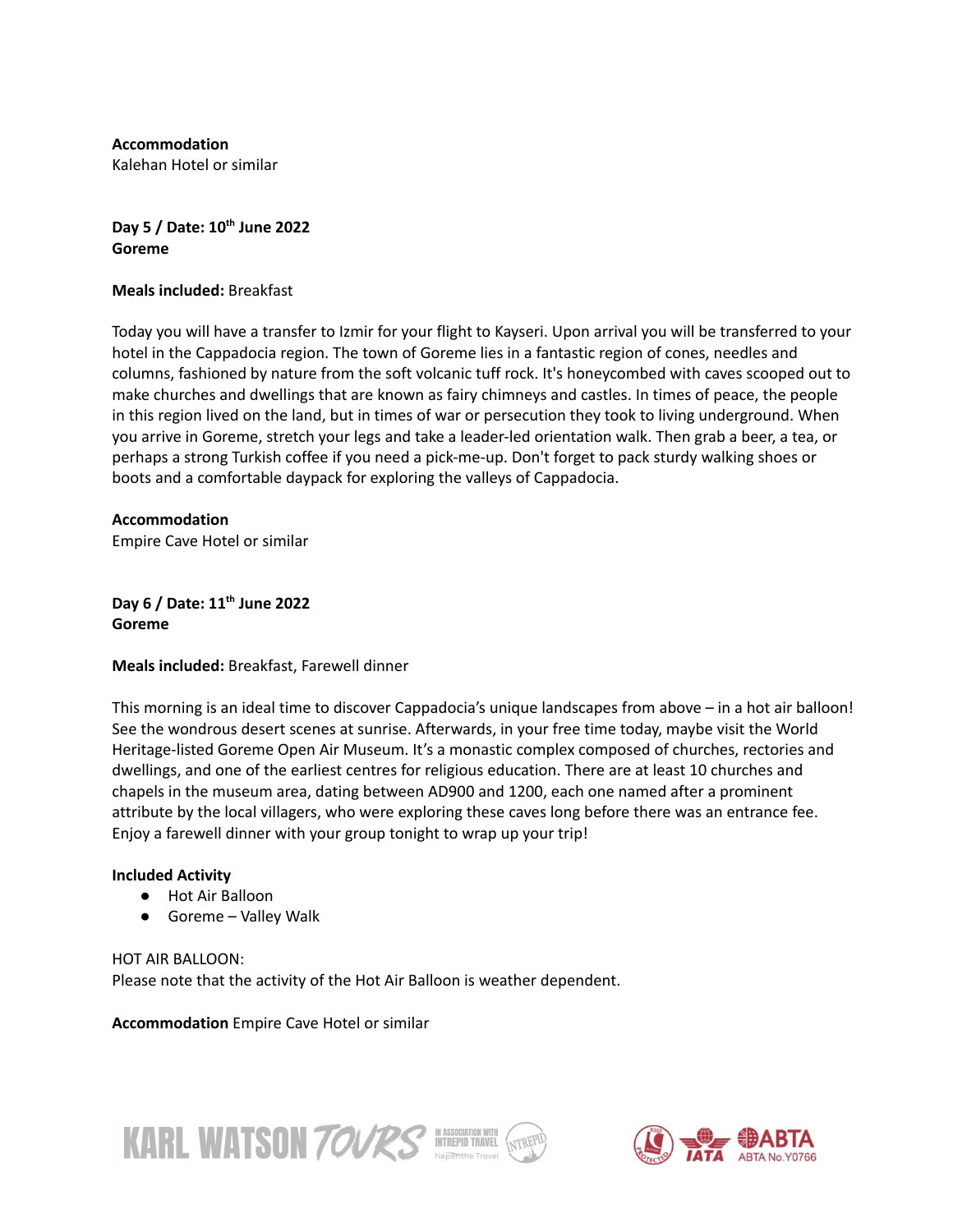### **Day 7 / Date: 12 th June 2022 Kayseri**

**Meals included:** Breakfast

This morning have an early start and wave the fairy chimneys a fond goodbye.

#### **Departure Transfer** Not Included

#### **Important Notes**

- The tour finishing in Kayseri. We can either arrange a flight back to Istanbul or onto Antalya for those looking to extend their stay and spend a few days on the beach.
- Guide price for flights from Kayseri;
	- o +/- GBP 60.00pp (Kayseri to Antalya)
	- o +/- GBP 60.00pp (Kayseri to Istanbul

# **Trip Cost and What's Included**

#### **Trip Cost £875pp**

Price based on sharing a twin room with another member of the group.

Single room supplement: £170

**Deposit payment** is £200 Balance due 18th April 2022

#### **Leader/Guide**

1 English speaking tour leader throughout

# **Meals/drinks**

6 breakfasts, 1 lunches, 2 dinners.

#### **Accommodation** Hotel 6 nights

### **Included Activities**

As per the itinerary, including entrance fees where applicable.

### **Transport**

Guided private transfers, hot air balloon and one domestic flight is included.

### **Assistance**

24-hour support from our local office

### **Exclusions**:

- International arrival/departure flights
- International airport departure tax
- Tour guide for free time or days
- Optional activities
- Any visas required
- Services not mentioned in the itinerary
- Early check in or late check out at hotels
- Meals and drinks not mentioned in the itinerary
- Tips for leaders, guide and driver
- Expenditure of personal nature
- Personal Insurance



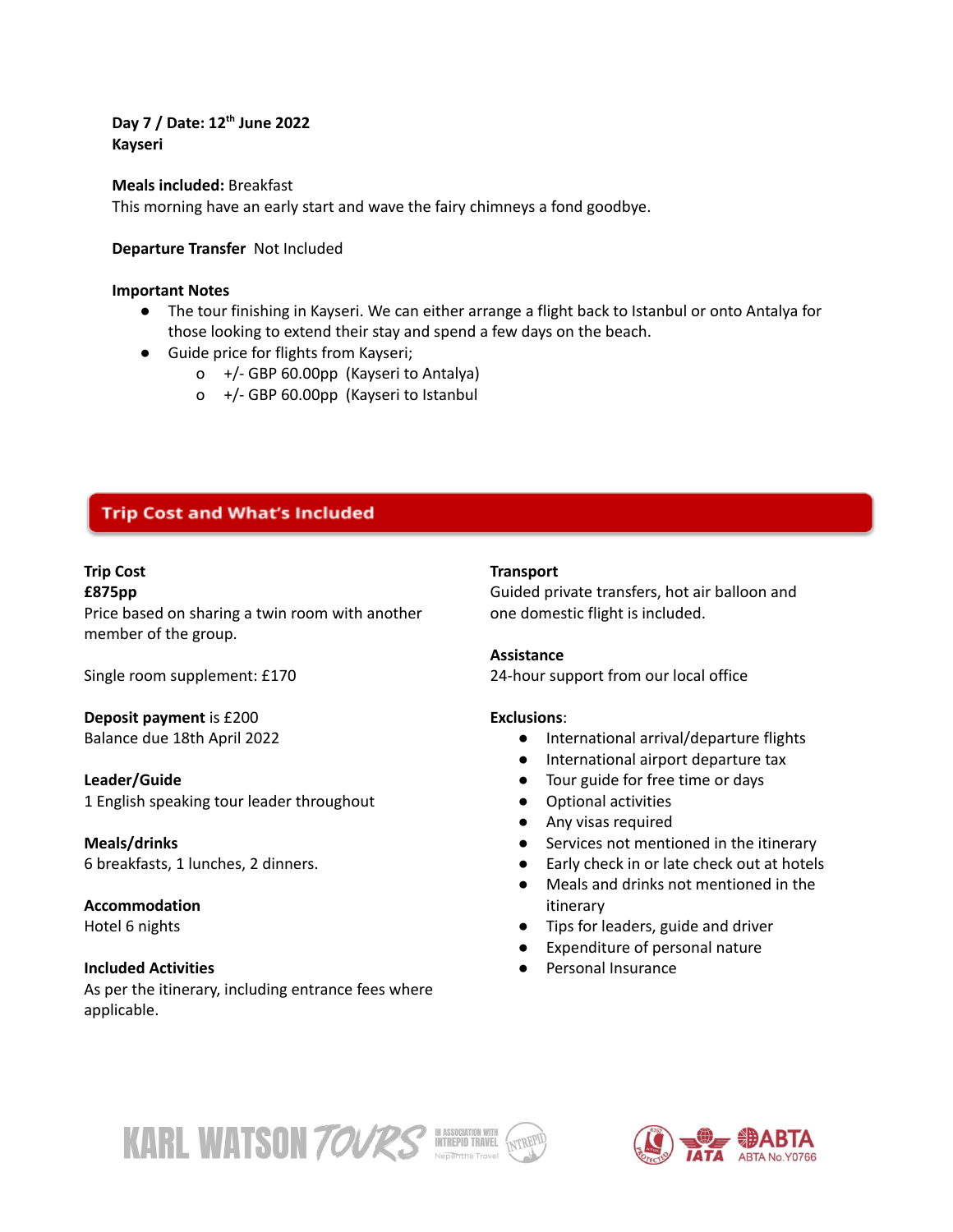# **Essential Trip Information**

### **Problems and emergency contact information**

While we always endeavour to provide the best possible holiday experience, due to the nature of travel and the areas we visit sometimes things can and do go wrong. Should any issue occur while you are on your trip, it is imperative that you discuss this with your group leader or our local representative straight away so that they can do their best to rectify the problem and save any potential negative impact on the rest of your trip.

We recognise that there may be times when your group leader/local partner may not be able to resolve a situation to your satisfaction - if this is the case, please ask the leader to speak to their direct manager.

You may also choose to provide details in your online feedback, which we ask you to complete within 30 days of the end of your trip. Please do be aware that it is very difficult for us to provide any practical help after the trip is completed, so informing us while still travelling will give us the opportunity to resolve the issue in real-time.

For general contact details please use the following page: <http://www.intrepidtravel.com/ourtrips/contact/>

In case of a genuine crisis or emergency, you can reach our local office on the number below:

Intrepid's Local Operator: +905326412822

### **Itinerary disclaimer**

HOT AIR BALLOON: Please note that the activity of the Hot Air Balloon is weather dependent.

### OPTIONAL ACTIVITIES

A selection of optional activities that have been popular with past travellers are listed in the day-to-day itinerary. This isn't an exhaustive list and should be used as a guide only for some of what might be available. Prices are approximate, are for entrance only, and don't include transport to and from the sites or local guides unless indicated. All activities are subject to availability, and maybe on a join-in basis. It may not be possible to do all the activities listed in the time available at each destination, so some pre-planning for what you are most interested in is advised. When it's recommended that travellers pre-book these activities, look for a note in the Special Information section of the day-to-day itinerary. For most, they can either be organised independently on the day, or let your leader know you are interested in the Group Meeting and they can assist.

Where activities are considered medium or high risk, we work with operators whose safety and credentials we have sighted and assessed. Although it is possible that you may find the same activity cheaper with another operator on the ground, we cannot vouch for the safety or quality of that operator. Medium and high-risk activities not listed above have not been assessed by us and as such our staff and leaders are unable to assist you with organising these activities. Activities that contravene our Responsible Travel policies are also not listed. Please remember that the decision to partake in any activity not listed is at your own discretion and risk.

### **Passports, visas and entry requirements**

### **PASSPORT**

You will need a valid passport to travel internationally. As a general rule, most countries require that your passport has a minimum of 6 months validity remaining. Your passport details are required to complete your



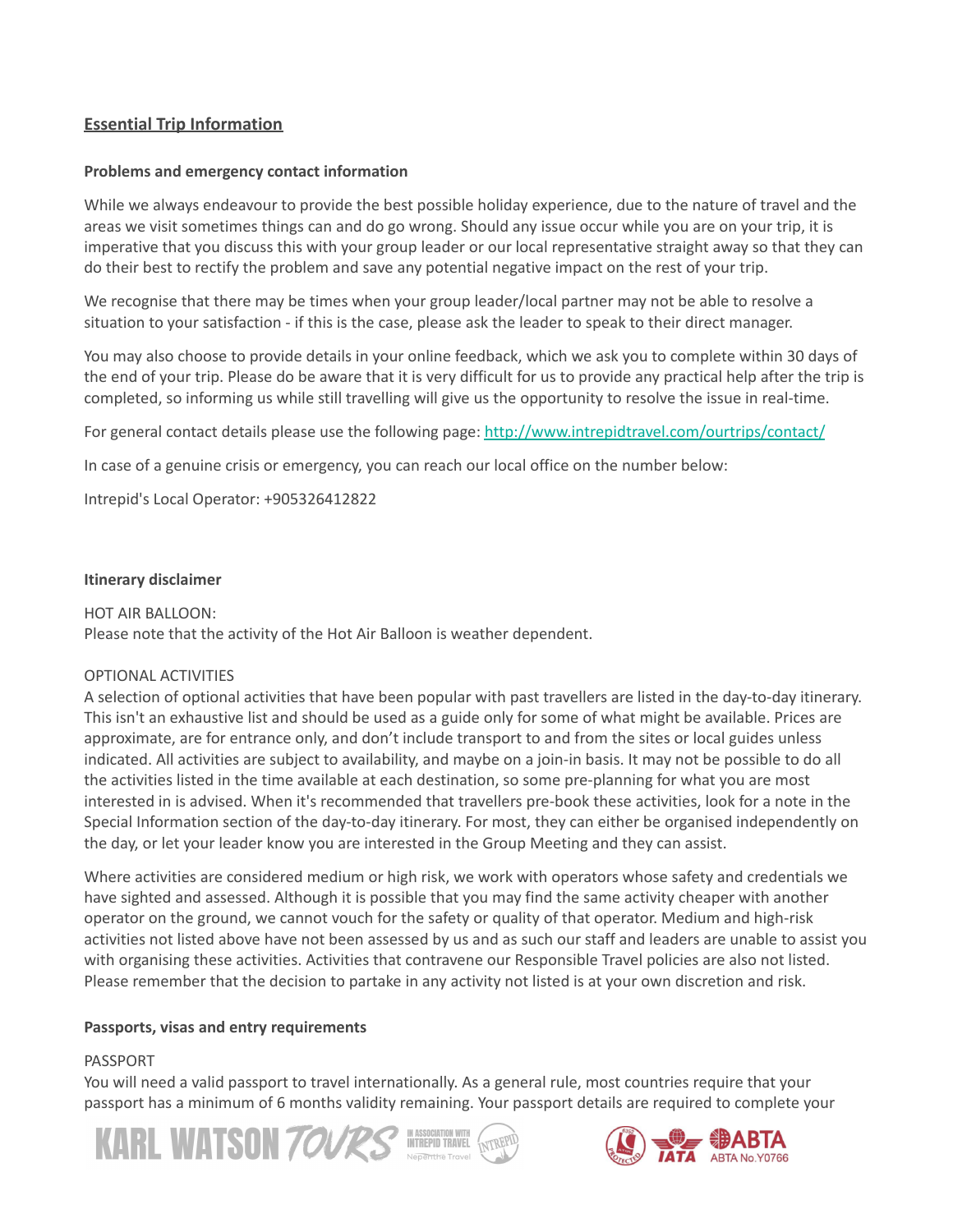booking. Please ensure the name on your passport matches the name on your booking and airline tickets exactly and contact us immediately if there are any errors. We recommend taking copies of the main passport pages and other important documents with you as well as leave copies at home with family or friends.

#### VISAS

Visas are the responsibility of the individual traveller. Entry requirements can change at any time. It is important that you check your government's foreign travel advisories along with the consular website of the country or countries you are travelling to for the most up to date information specific to your nationality and circumstances. Please be aware that not all visa information found online from other sources may be valid while COVID-19 restrictions are in place.

Visas can take several weeks to process, so make sure you research the requirements as soon as you have booked your trip to allow for obtaining any necessary documents as well as the application and processing time. Your booking consultant can advise on a visa processing service or you can apply yourself directly through a consulate.

#### COVID-19 REQUIREMENTS

Below you will find general visa advice about the destinations on your trip. Due to constantly evolving COVID-19 requirements and restrictions, please refer to your government's foreign travel advice for the most up to date information.

#### RETURN TRAVEL

Please ensure you stay up to date with any current testing or quarantine requirements for returning to your home country or transiting through other destinations after the completion of your tour.

#### TURKEY VISA

Most nationalities require a visa to enter Turkey. Visas must be obtained through the e-Visa system. To apply for an e-visa, please go to <https://www.evisa.gov.tr/en/> at least two weeks before you arrive in Turkey. Passport holders from New Zealand, Argentina, Denmark, Finland, France, Germany, Japan, Norway, Sweden, Switzerland do not require a visa for stays up to three months. We recommend all nationalities check with their local consulate for current visa requirements

#### TURKEY COVID-19 ENTRY & EXIT REQUIREMENTS

For the latest update of what is required in order to enter Turkey, please check your government's foreign travel advice.

Requirements include an online health form and a negative PCR test within 72 hours of arrival.

Please also ensure you have a travel insurance policy that covers you for travel to and from Turkey as well as medical or COVID-19 related expenses within the country.

Most air passengers are now required to get a COVID-19 test within 3 days of boarding their return flight. This includes citizens returning to their home country after their travels. Airlines must confirm the negative test result for all passengers before they board otherwise boarding will be denied.

We are able to facilitate taking a COVID-19 test while on trip. Please ensure you have funds available to cover the cost of this test which will be payable directly to the testing site. Your Intrepid Tour Leader will provide more details at the group meeting as well as book appointments for all travelers who need to be tested.



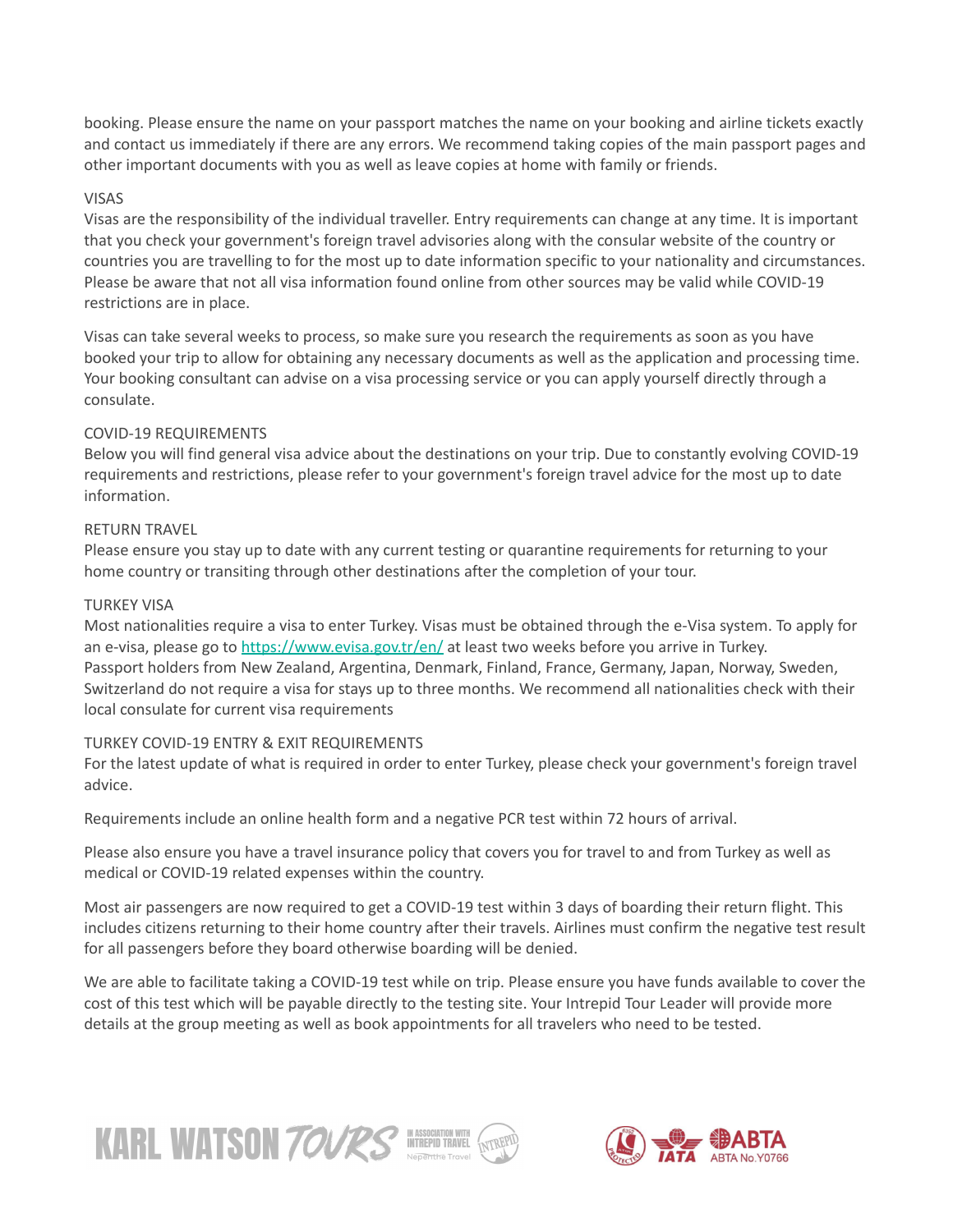#### **Medical and health information**

#### GENERAL HEALTH

All travellers need to be in good physical health in order to participate fully on this trip. When selecting your trip please make sure you have read through the itinerary carefully and assess your ability to manage and enjoy our style of travel. Please note that if in the opinion of our group leader or local guide any traveller is unable to complete the itinerary without undue risk to themselves and/or the rest of the group, we reserve the right to exclude them from all or part of a trip without refund.

You should consult your doctor for up-to-date medical travel information or for any necessary vaccinations before departure. We recommend that you carry a first aid kit as well as any personal medical requirements as they may not easily be obtained while travelling.

#### COVID-19

The safety and wellbeing of our travellers, leaders, crew, staff, and suppliers continues to remain our highest priority as we travel. You can read more about how we will keep you safe on our trips, including our COVID-19 Health & Safety Guidelines here: <https://www.intrepidtravel.com/safe-travels>

#### HEALTH SCREENING

If you are unwell prior to travelling, please stay at home and contact us to make alternative arrangements. At the group meeting, you will be asked to complete a self-screening health form and report any COVID-19 symptoms as well as any close contact with someone who has suspected or confirmed COVID-19. If you are displaying any symptoms or have any health concerns at this time, we will follow the advice of local health authorities to determine whether medical assistance, isolation or further action is required. We ask all travellers to continue to monitor their health throughout their travels and report any relevant symptoms to their tour leader.

#### TESTING & VACCINATION POLICY

From 1st May 2021 we have introduced new safety measures that apply on all of our trips, except for tours in Australia and New Zealand. You will need to show either of the below to your leader at the Group Meeting on Day 1 of your trip:

- Proof of COVID-19 vaccination, or
- Proof of negative COVID-19 test conducted no more than 72 hours before day 1 of your trip, or
- Proof of recovery documentation

In addition, if you're aged 70+ or have an existing health condition that puts you at a higher risk of serious COVID-19 disease, you are also required to provide proof of vaccination before you can join a trip.

This policy is in addition to any specific testing or vaccination requirements for entry to a destination or required by your airline. For more information, including a detailed FAQ about this policy, please visit <https://www.intrepidtravel.com/covid19>

### DRINKING WATER

As a rule we recommend you don't drink tap water, even in hotels, as it may contain much higher levels of different minerals than the water you are used to at home. For local people this is not a problem as their bodies are used to this and can cope, but for visitors drinking the tap water can result in illness. Generally this isn't serious, an upset stomach being the only symptom, but it's enough to spoil a day or two of your holiday. Many hotels and lodges provide safe drinking water, while bottled water is another alternative. Water consumption should be about two litres a day. Rehydration salts, motion sickness tablets, and diarrhoea blockers are available from many pharmacies.



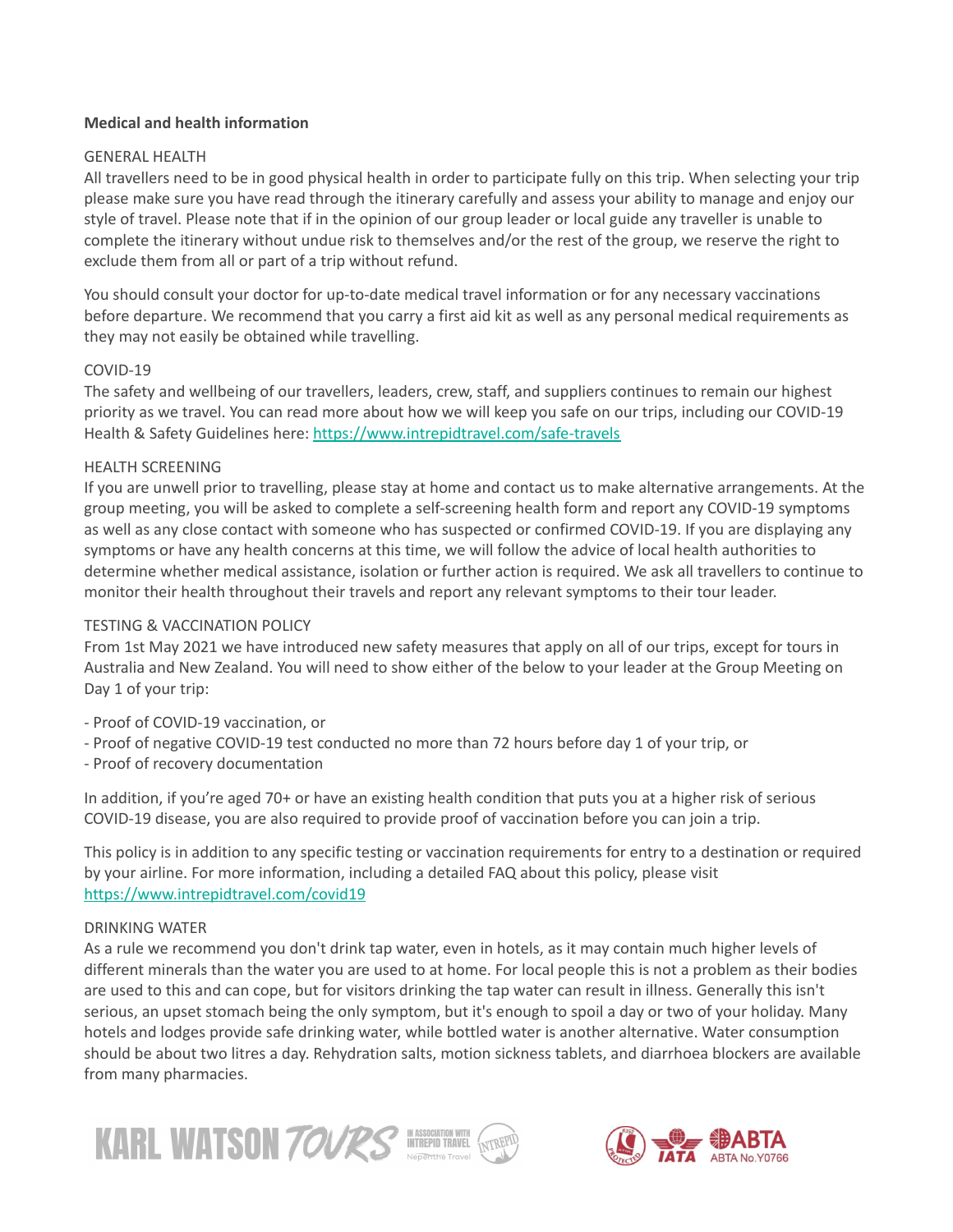### **Food and dietary requirements**

While travelling with us you'll experience the vast array of wonderful food available in the world. Your group leader will be able to suggest restaurants to try during your trip. To give you the maximum flexibility in deciding where, what and with whom to eat, generally not all meals are included in the trip price. This also gives you more budgeting flexibility. As a rule our groups tend to eat together to enable you to taste a larger variety of dishes and enjoy each other's company.

Your group leader or representative will endeavour to cater for specific dietary requirements where possible, and vegetarianism and gluten intolerance will be catered for in most instances. There are, however some meals and activities that are fixed in advance and therefore cannot be modified to suit dietary requirements.

Please notify your booking consultant of any dietary requirements at the time of booking. For those suffering from particular food allergies, your group leader or representative will endeavour to disclose to their fullest knowledge the main ingredients in dishes being consumed. It is, however, your personal responsibility to ensure that you do not ingest any foods to which you are allergic.

### **Money matters**

### TIPPING

Tips are included on all Intrepid Premium trips, covering hotel staff, local guides and the people who will take care of you during your travels.

This amount does not include a tip for your leader, so you may wish to set aside some funds for this. It is customary to tip your leader for outstanding service provided during your trip. You are free to tip more or less as you see fit, depending on your perception of service quality and the length and involvement of your leader on your trip. Tips are greatly appreciated as a gesture of thanks for their professionalism and leadership during your trip. The amount is entirely a personal preference; however, as a guideline, US\$3-6 per person (in a currency relevant for your destination), per day can be used.

### SPENDING MONEY

When it comes to spending money on the trip, every traveller is a little different. You know your spending habits better than we do, so please budget an appropriate amount for things like optional meals, drinks, shopping, optional activities, and laundry. Make sure you have read the itinerary and inclusions thoroughly so you know what is included in the trip price and what you may need to pay for while travelling.

### CONTINGENCY FUNDS

We try to plan for every eventuality, but there are still some things beyond our control. We reserve the right to change an itinerary after departure due to local circumstances or a Force Majeure Event. In such emergency circumstances, the additional cost of any necessary itinerary alterations will be covered by you. Please note we are not responsible for any incidental expenses that may be incurred as a result of the change of itineraries including but not limited to visas, vaccinations or non-refundable flights. Make sure you have access to an extra US\$500 for emergencies (e.g. severe weather, natural disasters, civil unrest) or other events that result in unavoidable changes to the itinerary (e.g. transport strikes or cancellations, airport closures). Sometimes these things necessitate last-minute changes to enable our trips to continue to run, and as a result, there may be some extra costs involved. The recommended amount is listed in USD for the relatability of universal travellers, however, local currency may be needed once in the country to cover these costs.

### TURKEY:

The Official currency of Turkey is the Turkish Lira (TRY). Most goods and services can be paid for using the local

**KARL WATSON TOVRS** NEED TRAVEL

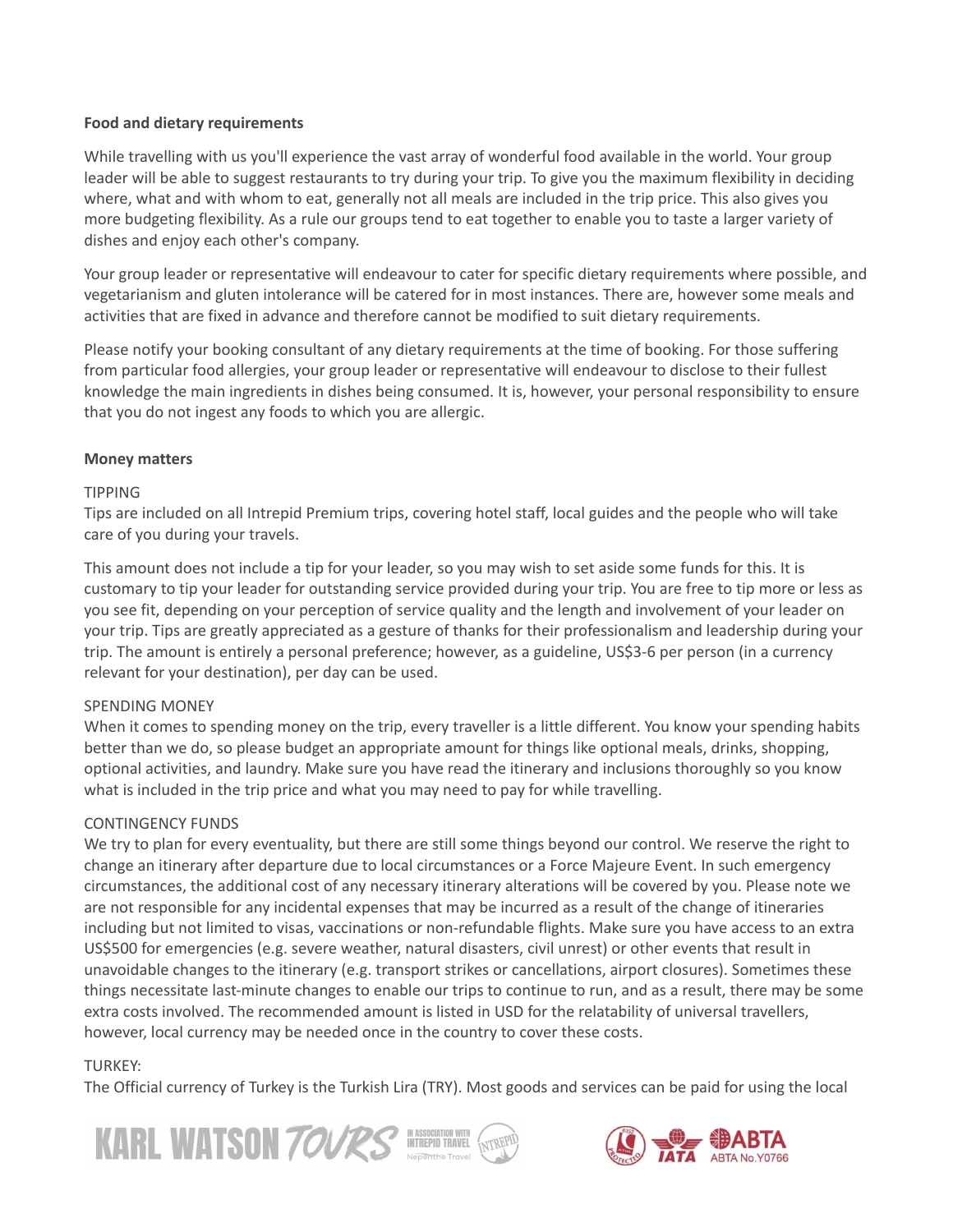currency. The EUR and USD are also accepted. For the supply of everyday services like meals and general shopping we recommend the local currency. ATMs are widely available in all major towns and cities throughout Turkey. Credit cards can generally be used in tourist shops and restaurants, but smaller venues take cash only.

### **Packing**

What you need to bring will vary according to the trip style you have chosen, the countries you are visiting and when you are travelling. We recommend you pack as lightly as possible, ensuring that you are able to carry and lift your own luggage and walk with it for short distances or up or down a flight of stairs. Help will be on hand in most locations, but there may be times you need to handle your own luggage, for example in airports and train stations.

A lockable suitcase with wheels is ideal for this trip. It is recommended that you keep your main luggage weight around 15kg and certainly no more than 20kg. A small or medium-sized backpack (45-50 litres) is another good option.

You'll also need a day pack/bag to carry water, camera, jacket, etc. when you're exploring during the day.

Below is a link to our ultimate packing list, a guide to get you started:

### <https://www.intrepidtravel.com/packing-list>

### **Climate and seasonal information**

Turkey is a large country split into seven regions. As a rule of thumb the Marmara, Aegean and Mediterranean coasts have typical Mediterranean climates with hot summers and mild, wet winters. In the east it is more mountainous with warm summers and very cold, snowy winters. Central Turkey (Cappadocia), has low rainfall, very dry, hot summers and very cold winters. Istanbul and coastal centres can experience very high humidity.

Winter (November to February) can be very cold. Not all of our hotels have heating so consider bringing thermals, a scarf, gloves and a warm jacket for travel in this period. Summer (June to August) can be very hot. Not all of our hotels have air-conditioning, and in those that do it's not always functioning. Please consider the seasons when planning your trip.

### RAMADAN

The important month of Ramadan will be in progress 02 April - 01 May 2022 and 22 March - 20 April 2023, and the Eid ul-Fitr festival will be held directly at its conclusion for 3-4 days. Ramadan is a festival of sacrifice where the devout refrain from eating or drinking during daylight hours. During Ramadan, business hours are shortened, including opening hours at some tourist attractions. Alcohol is not permitted during daylight hours and many restaurants will be closed. While you should expect some delays and inconveniences during this period, the month is a fantastic opportunity to travel in a Muslim country and witness this unique period, particularly the nightly celebrations when the sun sets and the fast is broken. Please note that although the Eid ul-Fitr festival can also be a fascinating time to travel it's a period of national holiday. Most government offices and businesses will be closed and some tourist site opening hours may be affected.



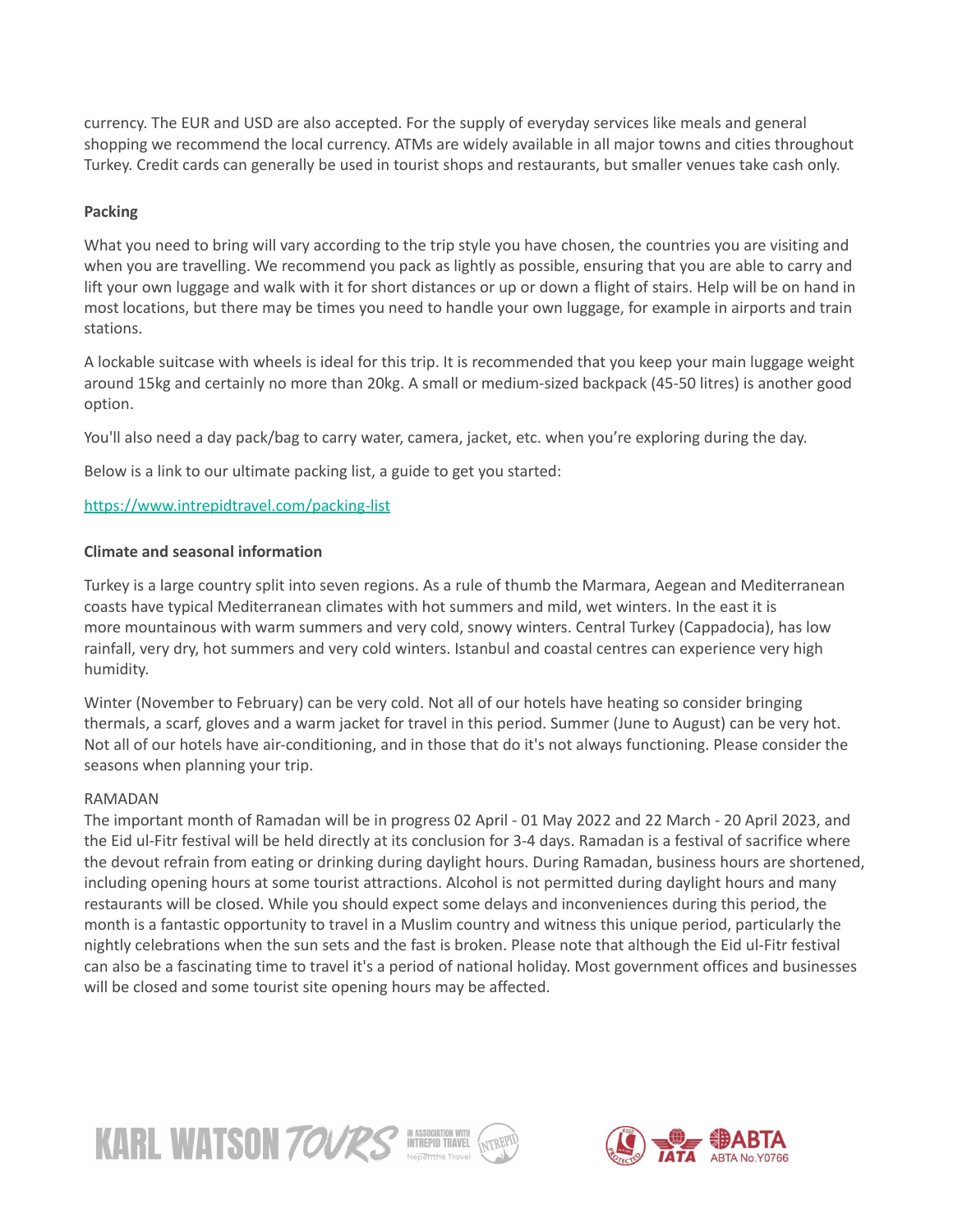### **Group Leader**

All group trips are accompanied by one of our group leaders. The aim of the group leader is to take the hassle out of your travels and to help you have the best trip possible. Premium leaders are Intrepid's most experienced, with in-depth knowledge and extensive local networks to make it a trip of a lifetime.

Your leader will provide information on the places you are travelling through, offer suggestions for things to do and see, recommend great local eating venues and introduce you to our local friends. While not being guides in the traditional sense, you can expect them to have a broad general knowledge of the places visited on the trip, including historical, cultural, religious, and social aspects. At Intrepid we aim to support local guides who have specialised knowledge of the regions we visit. When not already included in your trip, your leader will be able to recommend a local guide service who can share more detailed or specialised information at specific sites should you be interested in delving deeper.

### **Safety**

Most national governments provide regularly updated foreign travel advice on safety issues involved with international travel. We recommend that you check your government's advice for their latest travel information before departure and ensure that your travel insurance covers you for all destinations and activities on your trip. Please refer to our website's safety page for links to major travel advisories and updates on safety issues affecting our trips here: <https://www.intrepidtravel.com/travel-alerts>

We strongly recommend the use of a neck wallet or money belt while travelling, for the safe-keeping of your passport, flight tickets, cash and other valuable items. Leave your jewellery at home - you won't need it while travelling. Many of our hotels have safety deposit boxes, which is the most secure way of storing your valuables. A lock is recommended for securing your luggage.

Your leader will accompany you on all included activities, however, during your trip you'll have some free time to pursue your own interests or relax and take it easy. While your leader will assist you with the available options in a given location, please note that any optional activities you undertake are not part of your Intrepid itinerary, and Intrepid makes no representations about the safety of the activity or the standard of the operators running them. Please use your own good judgement when selecting an activity in your free time. Please also note that your Leader has the authority to amend or cancel any part of the trip itinerary if it's deemed necessary due to safety concerns.

Intrepid's operational safety policies can be viewed on our website at the link below. We recommend that you take a moment to read through this information before travelling, and would appreciate any feedback on how safety is being managed on our trips.

### <https://www.intrepidtravel.com/safety-guidelines>

### FIRE PRECAUTIONS

Please be aware that local laws governing tourism facilities in this region differ from those in your home country and not all the accommodation which we use has a fire exit, fire extinguishers or smoke alarms.

### BALCONIES

Some hotel balconies don't meet western standards in terms of the width of the balcony fence being narrower than 10cm.

### TRAFFIC AND DRIVING ON THE OTHER SIDE OF THE ROAD

Depending on where you come from please note that drivers in this part of the world may drive on the opposite



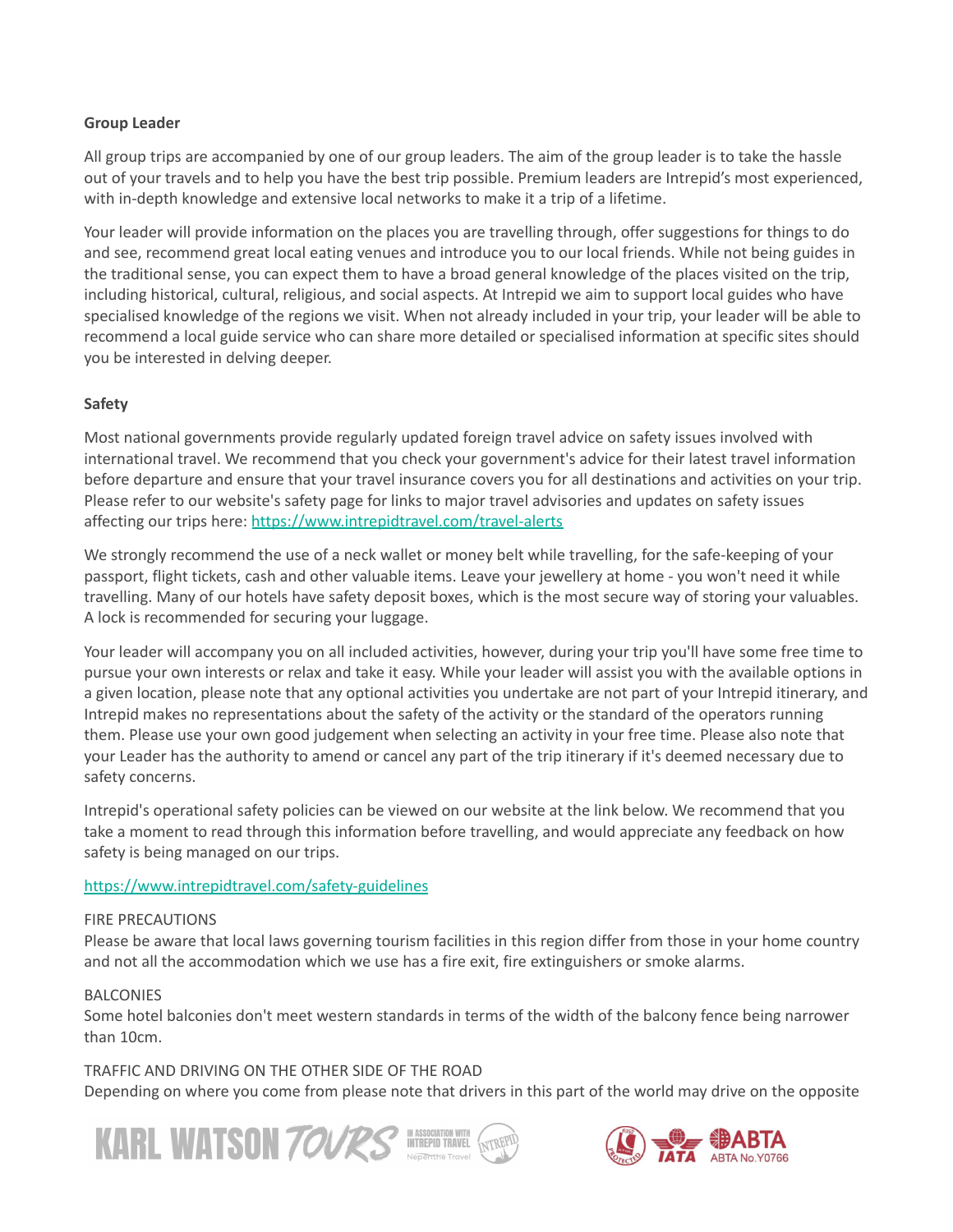side of the road from what you are used to. Look both ways before crossing any road. Traffic can be a little more chaotic than you might be used to at home. Be aware!

#### SEAT BELTS

Please be aware that local laws governing transportation safety may differ from those in your home country and not all the transport which we use is able to provide seat belts.

#### PICK POCKETING & PERSONAL SAFETY

While travelling there is always the risk of pick-pocketing and petty theft, particularly in the more touristy cities. We recommend that you exercise caution when walking at night and encourage you to walk in groups and only on main, well-lit thoroughfares. Be particularly vigilant on public transport. Simple measures like carrying your day pack on your front, not hanging your bag over the back of your chair or on the floor and wearing a money belt will reduce any chance that your valuables should go missing.

#### WATER SAFETY

Please take care when taking part in any activities in the ocean, river or open water, where waves and currents can be unpredictable. It's expected that anyone taking part in water activities is able to swim and have experience in open water. All swimmers should seek local advice before entering the water.

### TRAVEL ADVICE & TRAVEL INSURANCE

We recommend that you check your government's advice in relation to the areas you will be visiting for their latest travel information before departure and ensure that your travel insurance covers you for all areas your itinerary covers.

#### SAFETY IN TURKEY:

We recommend that you check your government's advice for their latest travel information before your departure and that you ensure your travel insurance covers you for all areas in your itinerary. We have links to all major travel advisories and regular updates on issues affecting your trip on our safety page (link above).

The safety of our travellers and staff is our first priority. We continue to monitor the situation through official travel advisories and our local operations team, and we're able to quickly change arrangements if for any reason we become concerned. If there should be any changes to the situation you will be advised immediately.

Whilst travelling in Istanbul before, after or during your tour we would recommend avoiding crowded areas like Taksim Square, Galatasaray and Kadikoy Meydan after 6.00pm especially on a weekend. If using public transport in the city please refer to <http://www.iett.gov.tr/en> for the latest updates and announcements.

### **A couple of rules**

Everyone has the right to feel safe when they travel. We don't tolerate any form of violence (verbal or physical) or sexual harassment, either between customers or involving our leaders, partners or local people. Sexual relationships between a tour leader and a customer are strictly forbidden.

Use or possession of illegal drugs will not be tolerated on our trips. If you choose to consume alcohol while travelling, we encourage responsible drinking and expect that you'll abide by the local laws regarding alcohol consumption.

The sex tourism industry is known to exploit vulnerable people and have negative consequences on communities, including undermining the development of sustainable tourism. For this reason, patronising sex workers will not be tolerated on our trips.



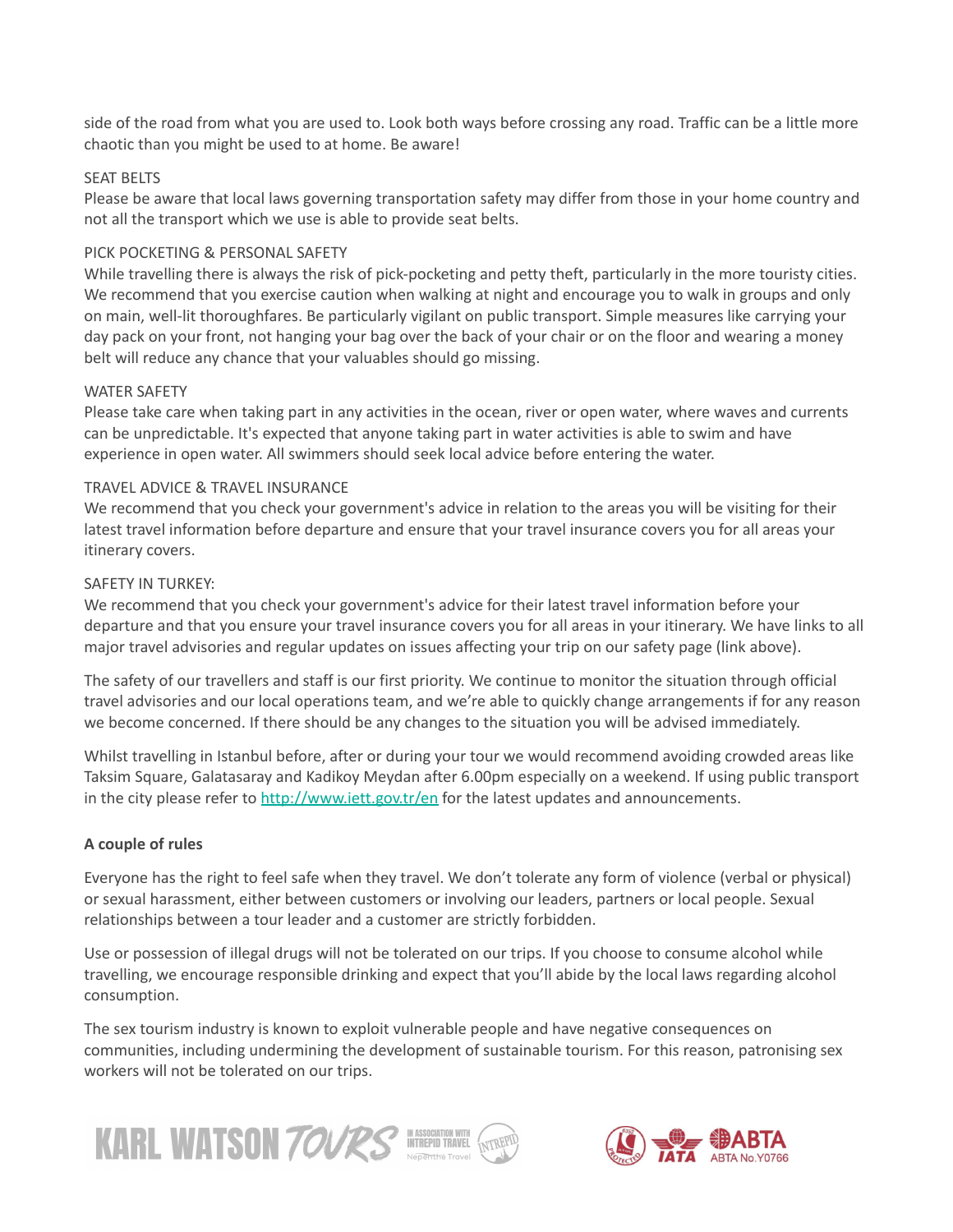By travelling with us you are agreeing to adhere to these rules. You must at all times comply with the laws, customs, foreign exchange and drug regulations of all countries visited, and you also agree to travel in accordance with our Responsible Travel Guidelines.

The decision of the group leader is final on all matters likely to affect the safety or well-being of any traveller or staff member participating in the trip. If you fail to comply with a decision made by a group leader, or interfere with the well-being or mobility of the group, the group leader may direct you to leave the trip immediately, with no right of refund. We may also elect not to carry you on any future trips booked.

If you feel that someone is behaving inappropriately while travelling with us, please inform your tour leader or local guide immediately. Alternatively, contact us on the emergency contact number detailed in the Problems and Emergency Contact section of this Essential Trip Information.

For additional Conditions of Carriage regarding COVID-19, see here: <https://www.intrepidtravel.com/conditions-carriage>

### **Travelling on a group trip**

As you travel on a group trip you will be exposed to all the pleasures and maybe some of the frustrations of travelling in a group. Your fellow travellers will probably come from all corners of the world and likely a range of age groups too. We ask you to be understanding of the various needs and preferences of your group - patience with your fellow travellers is sometimes required for the benefit of everyone's travel experience. Remember too that you have responsibilities to the group. If you are requested to be at a place at a certain time, ensure that you don't keep the rest of the group waiting. We have found time and time again that the very best trips we operate are those where the dynamics within the group work well - this takes just a little effort on your part. Due to privacy reasons, we are unable to provide you with contact details and any personal information about your fellow travellers booked on your trip prior to departure.

### SOLO TRAVELLERS

This is the beauty of our style of travel: many of our travellers join because they are travelling solo and want to meet and share experiences with like-minded people.

We pair up solo travellers with another traveller of the same gender as per your passport or the information we have in our booking system, so if you identify differently from the gender marker on your passport, please let us know in advance. We also have a Single Supplement available on most trips for travellers who prefer to have their own room.

Please note that this only applies to accommodation during the tour. Pre-trip and post-trip accommodation booked through us will on a single room basis.

Some of our itineraries have accommodation booked on an open gender, multi-share basis and where applicable this will be specified in our Essential Trip Information.

### **Travel Insurance**

Travel insurance is compulsory on all our trips for those travelling internationally. We require that at a minimum you are covered for medical expenses including emergency repatriation. If you are travelling within your home country or region please confirm before travel that you are entitled to access the public medical system easily should an accident occur. We strongly recommend all travellers have a policy that also covers personal liability, cancellation, curtailment and loss of luggage or personal effects. For international trips, you will not be permitted



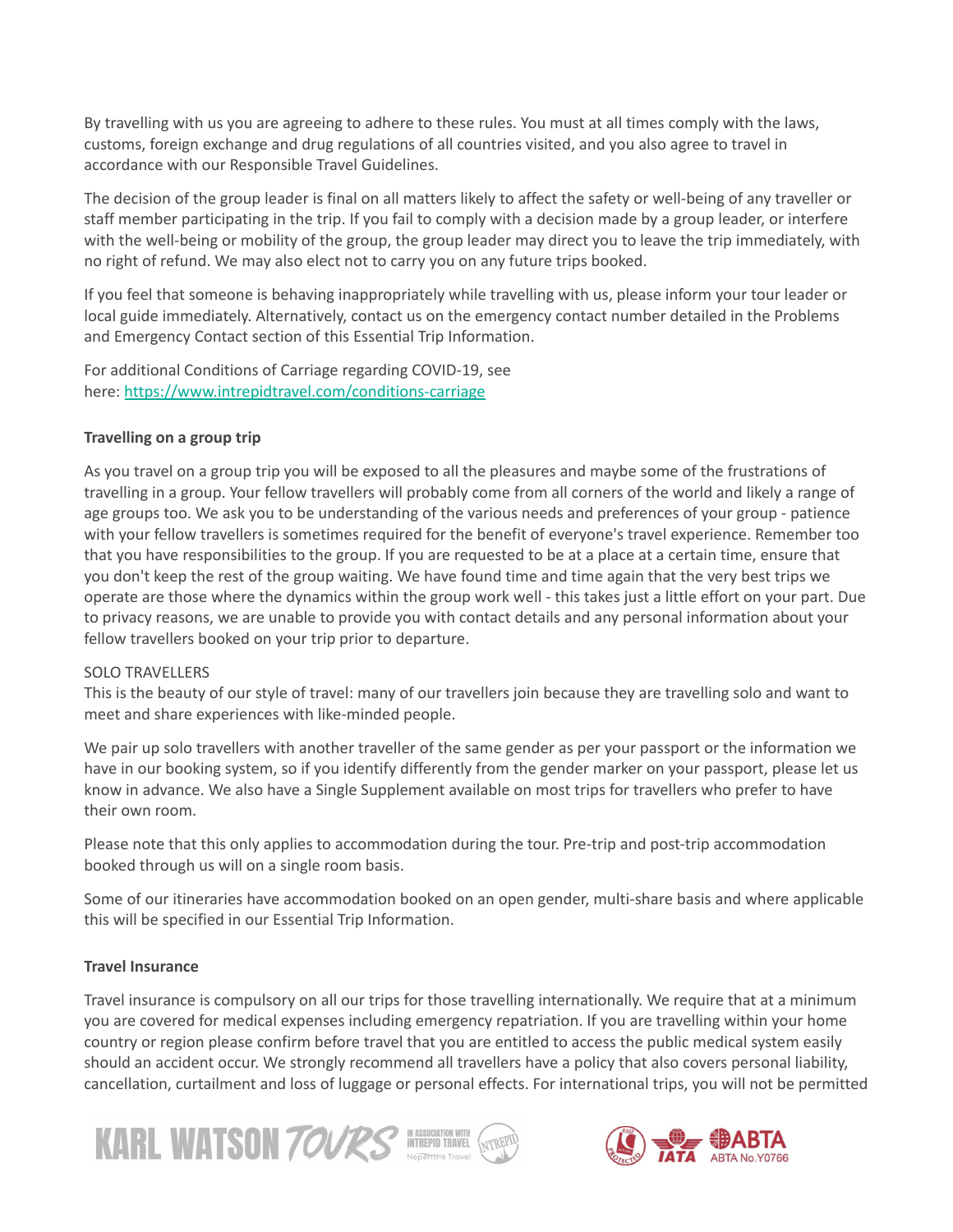to join the group until evidence of travel insurance and the insurance company's 24-hour emergency contact number has been sighted by your leader.

If you have credit card insurance your group leader will require details of the participating insurer/underwriter, the level of coverage, policy number, and emergency contact number rather than the bank's name and your credit card details. Please contact your bank for these details prior to arriving in-country.

Travellers who reside within the European Union or Switzerland receive basic international health insurance, so travel insurance is not mandatory under European Union Law. However, as this does not cover situations such as emergency rescues, private health care, or repatriation to their home country, comprehensive travel insurance is strongly recommended. European Union or Swiss travellers who decline travel insurance when travelling outside of their home region must sign a Travel Insurance Waiver Form at the Group Meeting.

For assistance with travel insurance or other services, please visit the link below:

<https://www.intrepidtravel.com/booking-resources/our-services>

#### **Responsible Travel**

Our Responsible Travel Policy outlines our commitment to preserving the environment, supporting local communities, protecting the vulnerable, and giving back to the places we travel. All our trip leaders, suppliers, and staff are trained on these principles and are core to us delivering sustainable, experience-rich travel.

Explore the different parts of our Responsible Travel Policy by visiting: <https://www.intrepidtravel.com/responsible-travel>

### **The Intrepid Foundation**

Help us change thousands of lives by creating meaningful work and supporting skills training in communities around the world.

The Intrepid Foundation is the not-for-profit for Intrepid Group. We work with local organisations around the world to improve the livelihoods of vulnerable individuals and communities through sustainable travel experiences. With our travellers' help, we've contributed more than AU \$6 million to over 100 community organisations since 2002.

Did you know that tourism is one of the biggest contributors to the global economy, making up 1 out of every 10 jobs? That's why we support local projects that create meaningful jobs and give people the skills they need to work in the destinations we take you to. And it's why we exist – to make it easy for travellers to give back to the communities and places they've been in an effective and meaningful way.

Intrepid Group covers all administration costs, every cent goes directly to the projects. Donating is simple and secure. Please ask your leader for information about the projects we support through The Intrepid Foundation or visit our website:

<http://www.theintrepidfoundation.org/>

Organisations and projects currently supported by The Intrepid Foundation in Turkey include:

Small Project Istanbul (SPI)



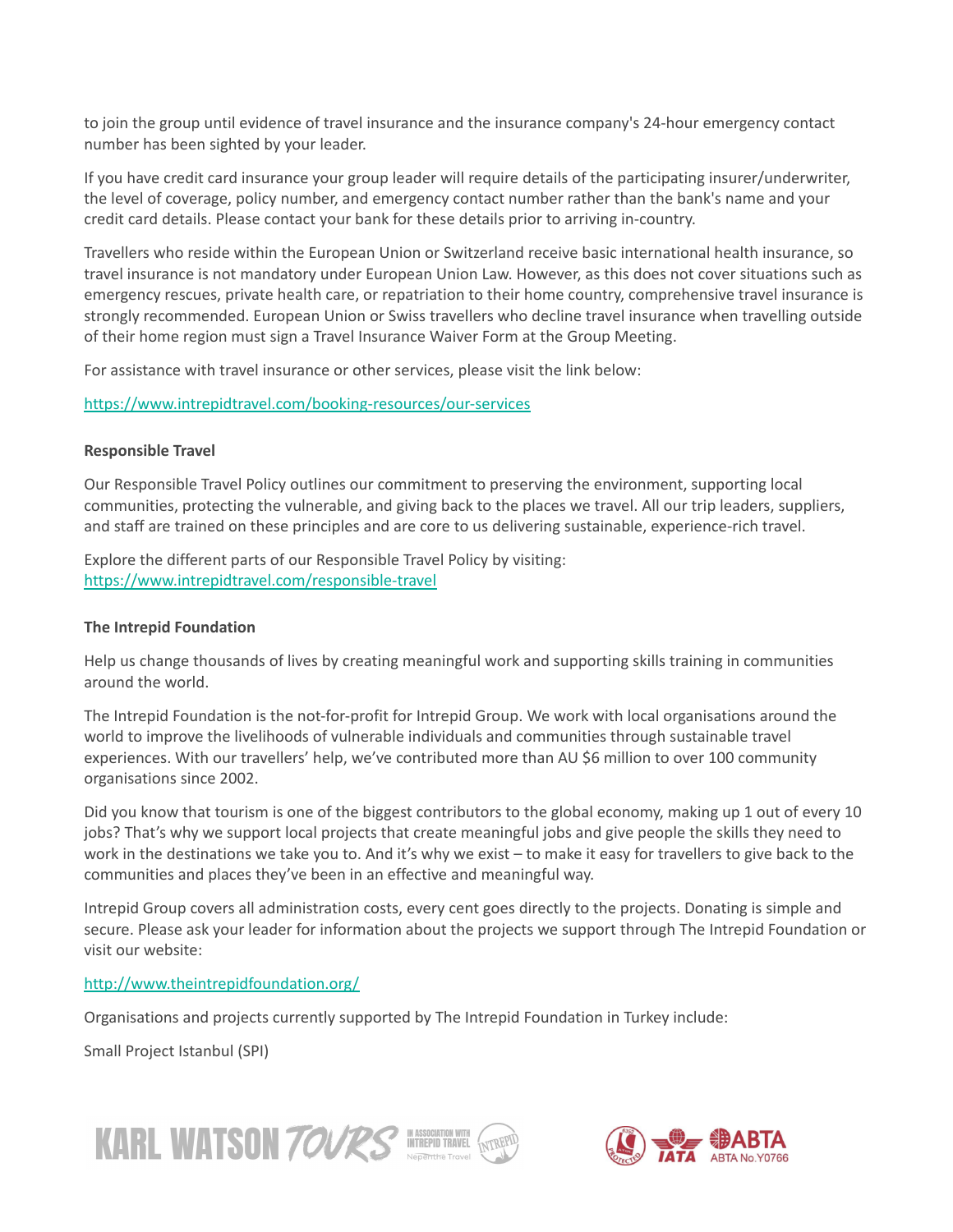Small Projects Istanbul (SPI) is a grassroots NGO operating in Istanbul. They provide skills development training, livelihood support, and educational and language support. SPI offers 40+ programs a week that aim to improve the skills of women and their children toward brighter futures in which they will be the decision makers.

Children participate in childcare, language and psychosocial support to better cope and integrate into mainstream Turkish schools. Meanwhile, their mothers take part in the Women's Skills Development Program which transfers entrepreneurial, leadership, and technical handicraft skills in conjunction with their social enterprise, in which the participants gain a livelihood.

Donations to SPI through the Intrepid Foundation will support the Women's Skills Development Program. All donations made via <https://www.theintrepidfoundation.org/small-projects-istanbul> will be matched.

"Drop Earrings Not Bombs" is one of the initiatives of the women's social enterprise at SPI [https://dropearringsnotbombs.org](https://dropearringsnotbombs.org/)



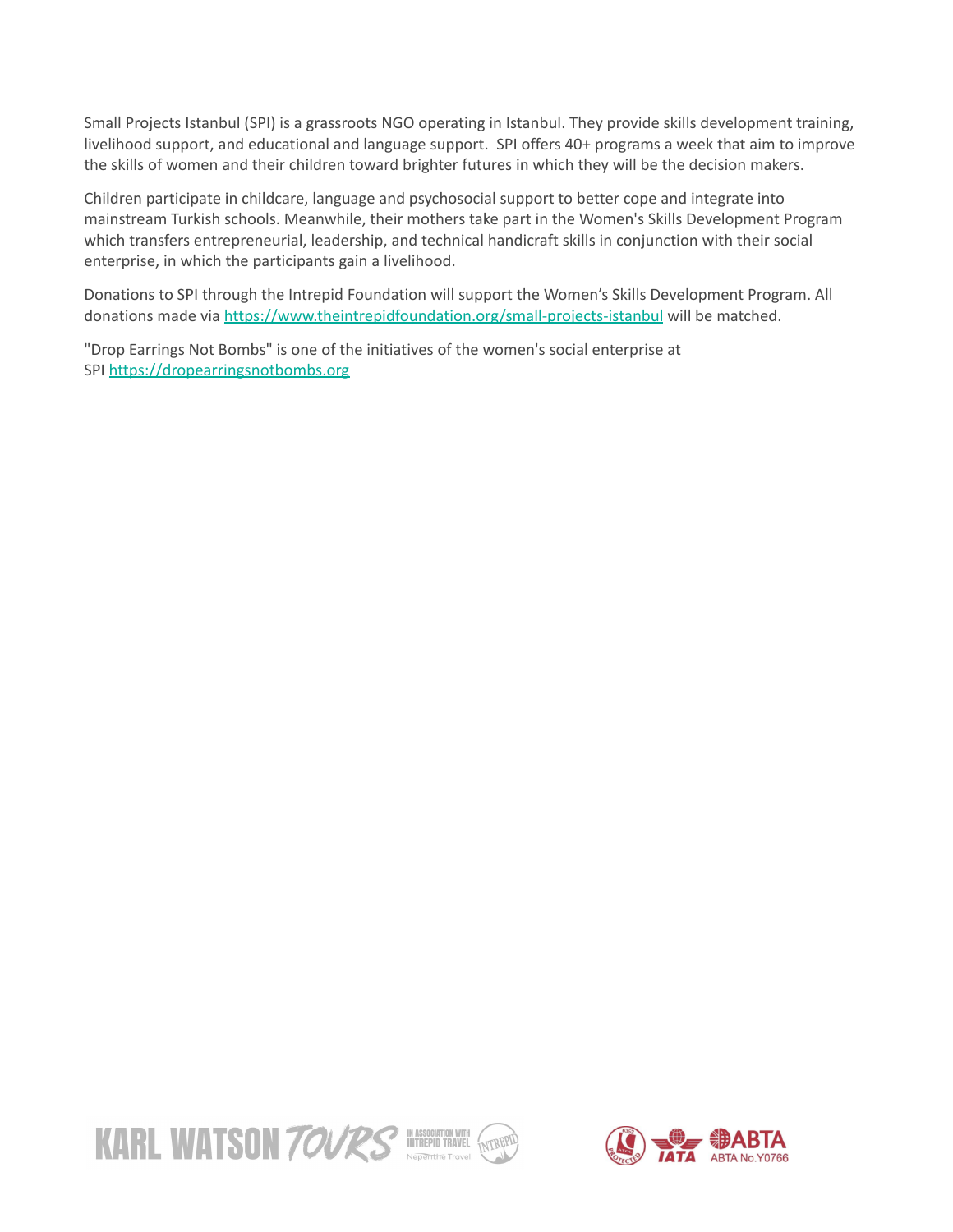### **Terms and Conditions**

### **Cancellation by you**

56 days or more prior to departure, we will hold the deposit amount as a credit;

55-46 days we will retain 50% of monies paid.

45 days or less 100% cancellation fees

Any credit resulting from a cancellation under this clause (Cancellation by you) does not have an expiry date and may be applied towards any other available trip offered by us. This credit is not transferrable or redeemable for cash. This credit excludes flights or insurance as they will have their own booking conditions.

You are strongly advised to take out cancellation insurance at the time of booking. If you leave a trip for any reason after it has commenced we are not obliged to make any refunds for unused services. If you fail to join a trip, join it after departure, or leave it prior to its completion, no refund will be made. The above cancellation terms are in addition to fees which may be levied by accommodation providers, travel agents or third-party tour and transport operator fees.

**Cancellation by You due to Unavoidable and Extraordinary Circumstances:** You have the right to cancel your confirmed holiday before departure without paying a cancellation charge in the event of "unavoidable and extraordinary circumstances" occurring at your holiday destination or its immediate vicinity and significantly affecting the performance of the holiday or significantly affecting the transport arrangements to the destination. In these circumstances, we shall provide you with a full refund of the monies you have paid but we will not be liable to pay you any additional compensation. Please note that your right to cancel in these circumstances will only apply where the Foreign and Commonwealth Office advises against travel to your destination or its immediate vicinity. For the purposes of this clause 7, "unavoidable and extraordinary circumstances" means warfare, acts of terrorism, significant risks to human health such as the outbreak of serious disease at the travel destination or natural disasters such as floods, earthquakes or weather conditions which make it impossible to travel safely to the travel destination.

This clause 7 outlines the rights you have if you wish to cancel your booking. Please note that there is no automatic statutory right of cancellation under the Consumer Contracts (Information, Cancellation and Additional Charges) Regulations 2013 (Directive 2011/83/EU).

### **8.Cancellation by us**

If we have to cancel your trip, we will tell you as soon as possible and if there is time to do so before departure, we will offer you the choice of:

- (a) a 100% credit of monies paid for your trip; or
- (b) having a refund of monies paid.

We will tell you the procedure for making your choice. Please read any notification carefully and respond promptly as if you do not respond to us within the timescale given your booking may be cancelled.

If you choose to accept a credit resulting from a cancellation under this clause 8 (Cancellation by us):



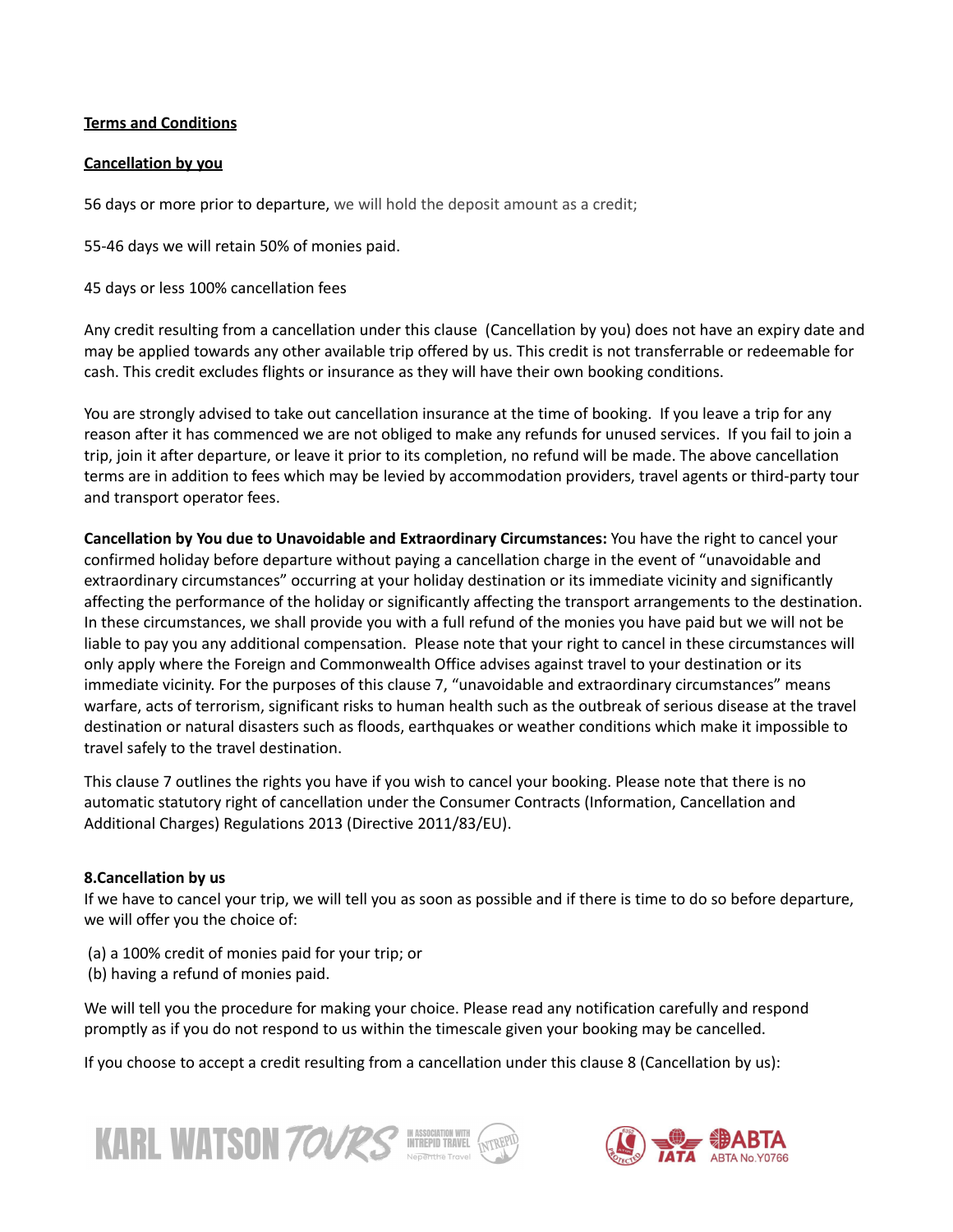- it does not have an expiry date and may be applied towards any other available trip offered by us;
- excludes flights or insurance as they will have their own booking conditions.

If you choose to accept a refund:

(a) we will provide a full refund of your travel insurance premiums if you paid them to us and can show that you are unable to transfer or reuse your policy;

(b) we will pay reasonable compensation except where the cancellation is due to unavoidable and extraordinary circumstances, which means a situation beyond our control, the consequences of which could not have been avoided even if all reasonable measures had been taken.

We are not responsible for any incidental expenses that you may have incurred as a result of your booking including but not limited to visas, vaccinations, travel insurance excess or non-refundable flights.

### **Booking amendments and transfers of bookings**

Transfers to a third party are only permitted when operationally possible and where the transferee meets all the requirements in relation to the trip. Certain fees may apply. Please note that there may be addition to any charges levied by hotels, ground operators or airlines. Prices are set annually as defined in clause 5 above. No amendments are permitted to your booking within 21 days of departure.

If you or any member of your party is prevented from travelling, that person(s) may transfer their place to someone else, subject to the following conditions:

(a) that person is introduced by you and satisfies all the conditions applicable to the holiday;

(b) we are notified not less than 7 days before departure;

(c) you pay any outstanding balance payment, as well as any additional fees, charges or other costs arising from the transfer; and

(d) the transferee agrees to these booking conditions and all other terms of the contract between us.

You and the transferee remain jointly and severally liable for payment of all sums. If you are unable to find a replacement, any cancellation charges as set out in clause 7 (Cancellation by you) will apply in order to cover our estimated costs. Otherwise, no refunds will be given for passengers not travelling or for unused services.

Amendments to any other arrangements made in conjunction with your trip may incur additional charges levied by hotels, ground operators or airlines.

# **Important Note: Certain arrangements may not be amended or transferred after they have been confirmed** and any alteration could incur a cancellation charge of up to 100% of that part of the arrangements.

### **Acceptance of risk -**

You acknowledge that the nature of the trip may be adventurous and participation involves a degree of personal risk. You may be visiting places where the political, cultural and geographical attributes present dangers and physical challenges greater than those present in our daily lives.

You acknowledge that you are choosing to travel at a time where you may be exposed to the COVID-19 virus. We will take all reasonable steps to ensure your safety and may require you to follow additional safety protocols on your trip.